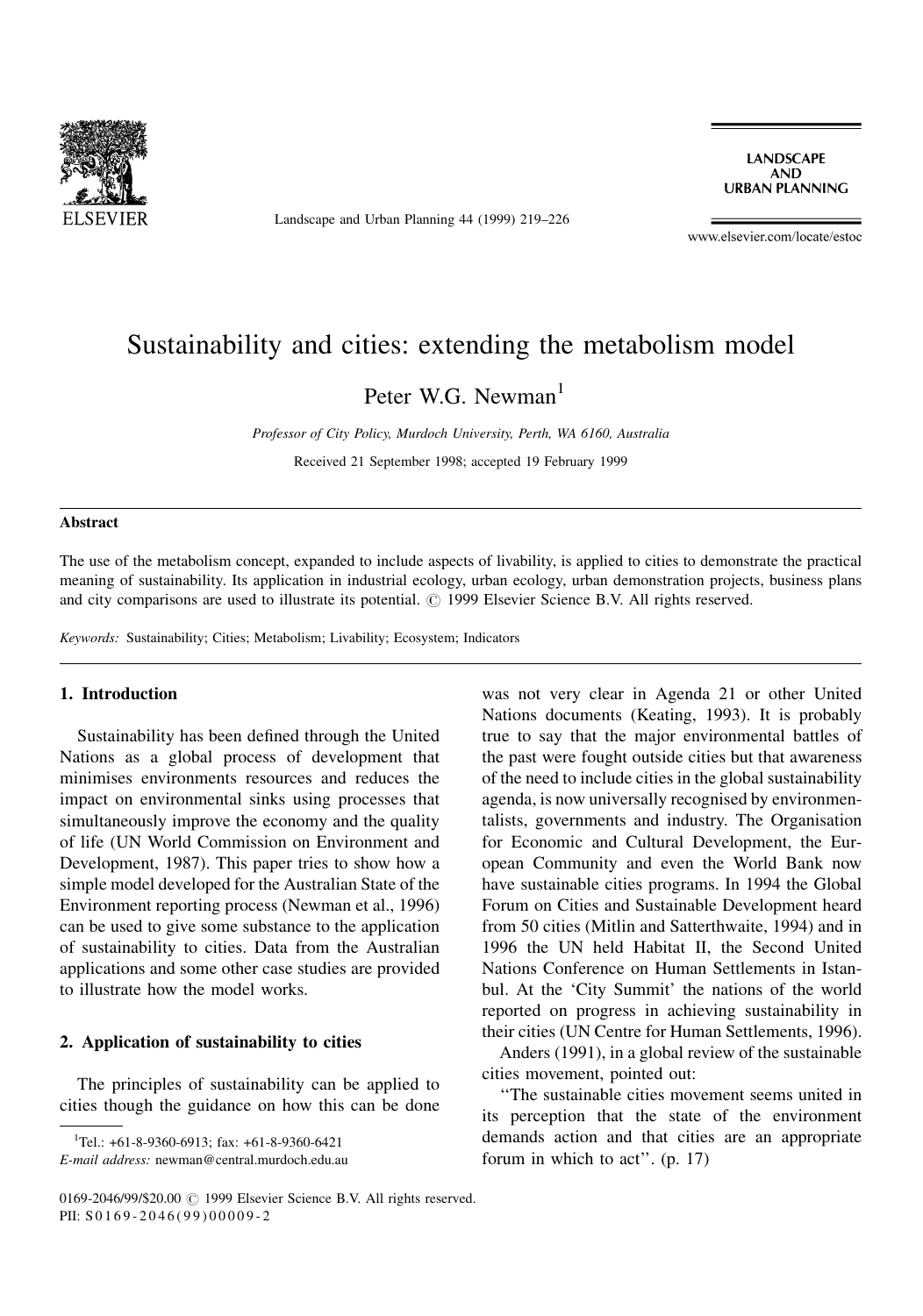Others such as Yanarella and Levine (1992) suggest that all sustainability initiatives should be centred around strategies for designing, redesigning and building sustainable cities. From a global perspective, they suggest that cities shape the world and that we will never begin to implement the sustainability process unless we can relate it to cities.

# 3. An emerging framework  $-$  the city as an ecosystem

Throughout this century the city has been conceived by sociologists, planners and engineers as a "bazaar, a seat of political chaos, an infernal machine, a circuit, and more hopefully, as a community, the human creation par excellence'' (Brugmann and Hersh (1991), cited in Roseland (1992)).

One of the strongest themes running through the literature on urban sustainability is that if we are to solve our environmental problems we need to view the city as an ecosystem. As Tjallingii (1993) puts it:

``The city is (now) conceived as a dynamic and complex ecosystem. This is not a metaphor, but a concept of a real city. The social, economic and cultural systems cannot escape the rules of abiotic and biotic nature. Guidelines for action will have to be geared to these rules''. (p. 7)

Like all ecosystems, the city is a system, having inputs of energy and materials. The main environmental problems (and economic costs) are related to the growth of these inputs and managing the increased outputs. By looking at the city as a whole and by analysing the pathways along which energy and materials including pollutants move, it is possible to begin to conceive of management systems and technologies which allow for the reintegration of natural processes, increasing the efficiency of resource use, the recycling of wastes as valuable materials and the conservation of (and even production of) energy.

There may be on-going academic debate about what constitutes sustainability or an ecosystem approach (Slocombe, 1993), but what is clear is that many strategies and programs around the world have begun to apply such notions both for new development and redevelopment of existing areas.

#### 4. The extended metabolism model

How does a city define its goals in a way that enables it to be more sustainable? How do you make a systematic approach that begins to fulfil the global and local sustainability agenda? The approach adopted here is based on the experience of the Human Settlements Panel in the Australian State of the Environment Reporting process (see Newman et al., 1996) and on the experience of making a Sustainability Plan for Philadelphia with the graduate students at the University of Pennsylvania in 1995 and 1997, as well as awareness of the World Bank/UN Habitat project on developing sustainability indicators for cities (World Bank, 1994).

It is possible to define the goal of sustainability in a city as the reduction of the city's use of natural resources and production of wastes while simultaneously improving its livability, so that it can better fit within the capacities of the local, regional and global ecosystems.

This is set out in Fig. 1 in a model that is called the `Extended Metabolism Model of the City'. Metabolism is a biological systems way of looking at the resource inputs and waste outputs of settlements. This approach has been developed by a few academics over the past 30 years, though it has rarely if ever been used in policy development for city planning (Wolman,



Fig. 1. Extended metabolism model of human settlements.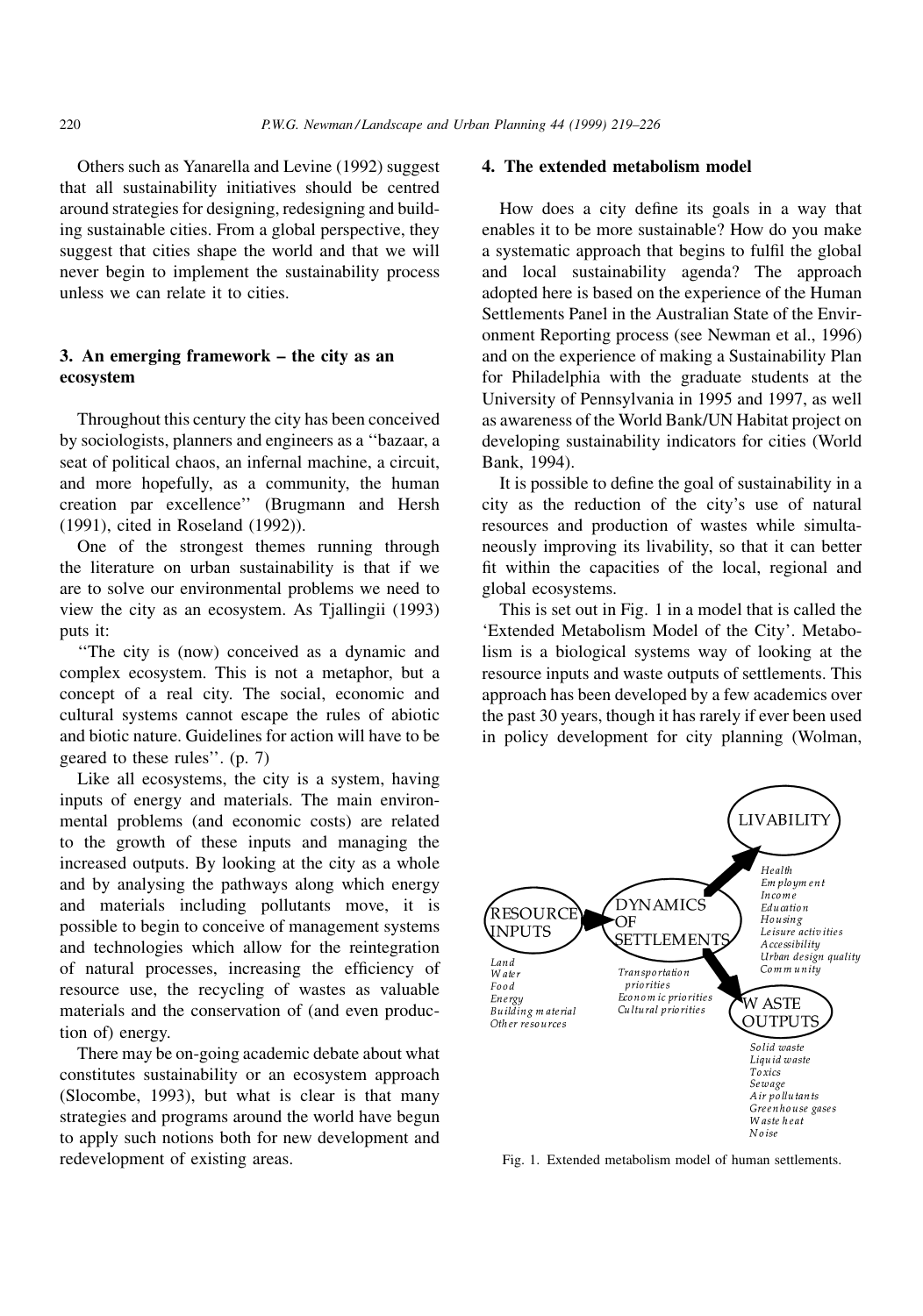1965; Boyden et al., 1981; Girardet, 1992). Fig. 1 sets out how this basic metabolism concept has been extended to include the dynamics of settlements and livability in these settlements. It was developed as the basis of the approach adopted by the Australian State of the Environment Report (Newman et al., 1996).

In this model it is possible to specify the physical and biological basis of the city, as well as its human basis. The physical and biological processes of converting resources into useful products and wastes is like the human body's metabolic processes or that of an ecosystem. They are based on the laws of thermodynamics which show that anything which comes into a biological system must pass through and that the amount of waste is therefore dependent on the amount of resources required. A balance sheet of inputs and outputs can be created. It also means that we can manage the wastes produced, but they require energy

in order to turn them into anything useful and ultimately all materials will eventually end up as waste. For example, all carbon products will eventually end up as  $CO<sub>2</sub>$  and this is not possible to recycle any further without enormous energy inputs that in themselves have associated wastes. This is the entropy factor in metabolism.

What this means, is that the best way to ensure that there are reductions in impact, is to reduce the resource inputs. This approach to resource management is implicitly understood by scientists but is not inherent to an economist's approach which sees only `open cycles' whenever human ingenuity and technology are applied to natural resources. However, a city is a physical and biological system. Fig. 2 and Table 1 apply the metabolism concept to Sydney.

The metabolic flows for Sydney in 1970 and 1990 are summarised in Table 1; they show that apart from a few air quality parameters there has been an increase



Timber products and food data derived from national per capita data

Fig. 2. Resource inputs consumed and waste outputs discharged from Sydney, 1990. Source: Newman et al., 1996.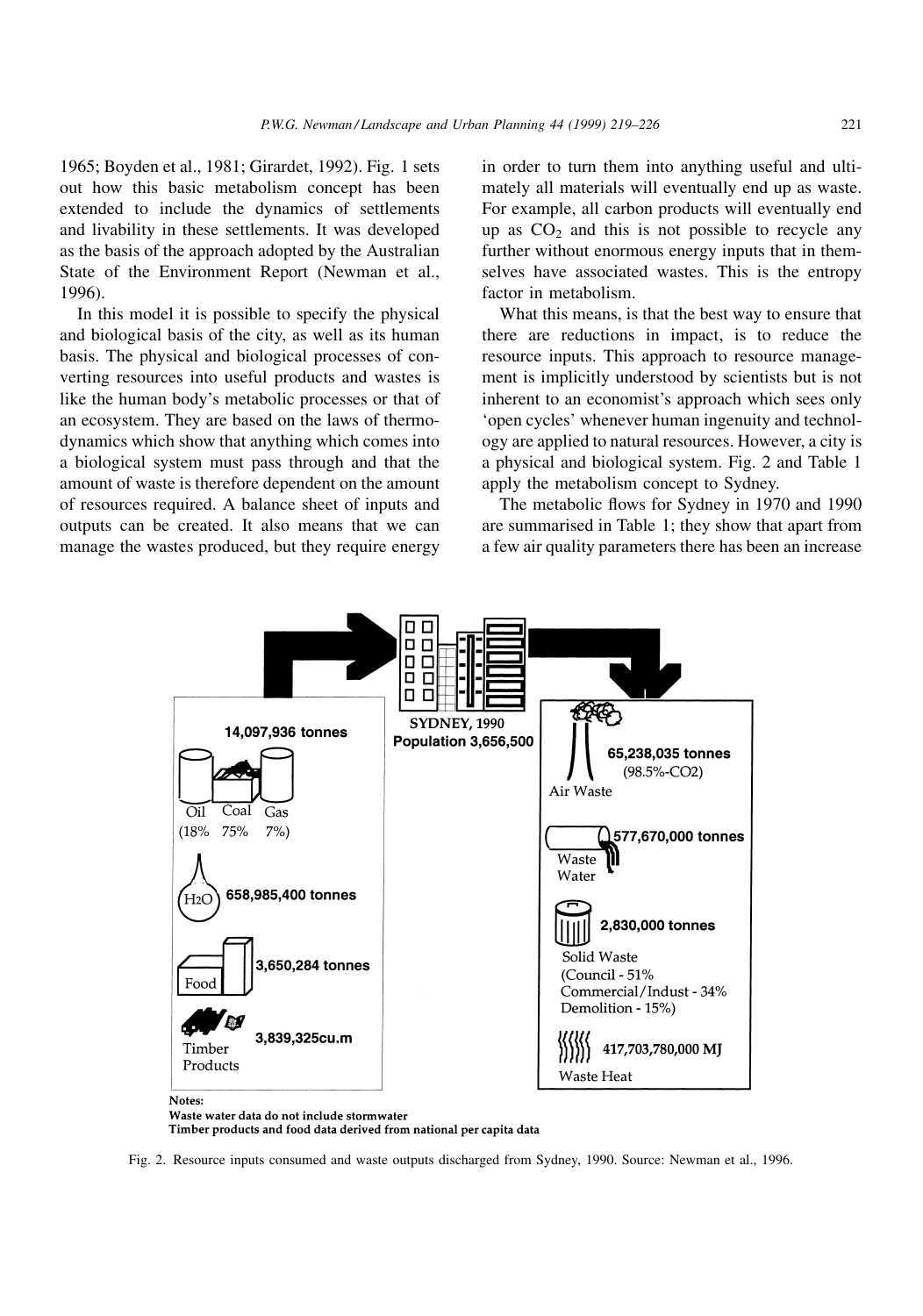Trends in certain per capita material flows in Sydney, 1970 and 1990; source: Newman et al. (1996)

Population

|                      | ropulation             |                        |
|----------------------|------------------------|------------------------|
|                      | Sydney 1970<br>2790000 | Sydney 1990<br>3656500 |
| Resources inputs     |                        |                        |
| Energy/capita        | 88 589 MJ/capita       | 114 236 MJ/capita      |
| Domestic             | 10%                    | 9%                     |
| Commercial           | 11%                    | 6%                     |
| Industrial           | 44%                    | 47%                    |
| Transport            | 35%                    | 38%                    |
| Food/capita (intake) | 0.23 tonnes/capita     | 0.22 tonnes/capita     |
| Water/capita         | 144 tonnes/capita      | 180 tonnes/capita      |
| Domestic             | 36%                    | 445                    |
| Commercial           | 5%                     | 9%                     |
| Industrial           | 20%                    | 13%                    |
| Agricultural/gardens | 24%                    | 16%                    |
| Miscellaneous        | 15%                    | 18%                    |
| Waste outputs        |                        |                        |
| Solid waste/capita   | 0.59 tonnes/capita     | 0.77 tonnes/capita     |
| Sewage/capita        | 108 tonnes/capita      | 128 tonnes/capita      |
| Hazardous waste      |                        | 0.04 tonnes/capita     |
| Air waste/capita     | 7.6 tonnes/capita      | 9.3 tonnes/capita      |
| CO <sub>2</sub>      | 7 1 tonnes/capita      | 9.1 tonnes/capita      |
| CO                   | 204.9 kg/capita        | 177.8 kg/capita        |
| $SO_{x}$             | 20.5 kg/capita         | 4.5 kg/capita          |
| $NO_x$               | 19.8 kg/capita         | 18.1 kg/capita         |
| $HC_{r}$             | 63.1 kg/capita         | 42.3 kg/capita         |
| Particulates         | 30.6 kg/capita         | 4.7 kg/capita          |
| Total waste output   | 324 million tonnes     | 505 million tonnes     |

in per capita resource inputs and waste outputs. The reduction in hydrocarbons is because they are more completely burnt in modern automobile engines - but this just means that there's more  $CO<sub>2</sub>$  produced. If  $CO<sub>2</sub>$ is to be reduced, there needs to be more fundamental change, such as reducing the need to travel so much (Newman and Kenworthy, 1999).

The metabolism approach to cities is a purely biological view, but cities are much more than a mechanism for processing resources and producing wastes, they are about creating human opportunity. Thus Fig. 1 sets out how this basic metabolism concept has been extended to include livability in these settlements so that the economic and social aspects of sustainability are integrated with the environmental. This approach now becomes more of a human ecosystem approach, as suggested by Tjallingii and others above.

Some typical sustainability indicators for cities covering metabolic flows and livability are outlined in Table 2. Livability is about the human requirement for social amenity, health and well being and includes both individual and community well-being. Livability is about the human environment though it can never be separated from the natural environment. Sustainability for a city is thus not only the reduction in metabolic flows (resource inputs and waste outputs), it must also be about increasing human livability (social amenity and health).

Livability indicators were produced for Sydney and other Australian settlements for the State of the Environment Report (Newman et al., 1996), but only for 1 year. Further studies can thus determine if these aspects of sustainability are improving or not.

# 5. Application of the extended metabolism model

The extended metabolism model can be applied at a range of levels and to a range of different human activities, for example:

- Industrial areas can examine their inputs of resources and outputs of waste while measuring their usual economic parameters and other matters such as worker health and safety. These data could then be used to see how mutually useful solutions could be found such as the recycling of one industry's waste as an important resource substitute for an adjacent industry. The Kalundborg area of Denmark has made an assessment of this kind (Tibbs, 1992). Ayres and Simonis (1994) have adopted a similar approach for industrial areas based on `industrial metabolism'.
- Households or neighbourhoods can make an assessment of their metabolic flows and livability and together make attempts to do better with both. Examples of this approach in single developments are being labeled `urban ecology' (Newman and Kenworthy, 1999).
- Urban demonstration projects can be assessed for their sustainability using the extended metabolism model. For example, we were asked to evaluate the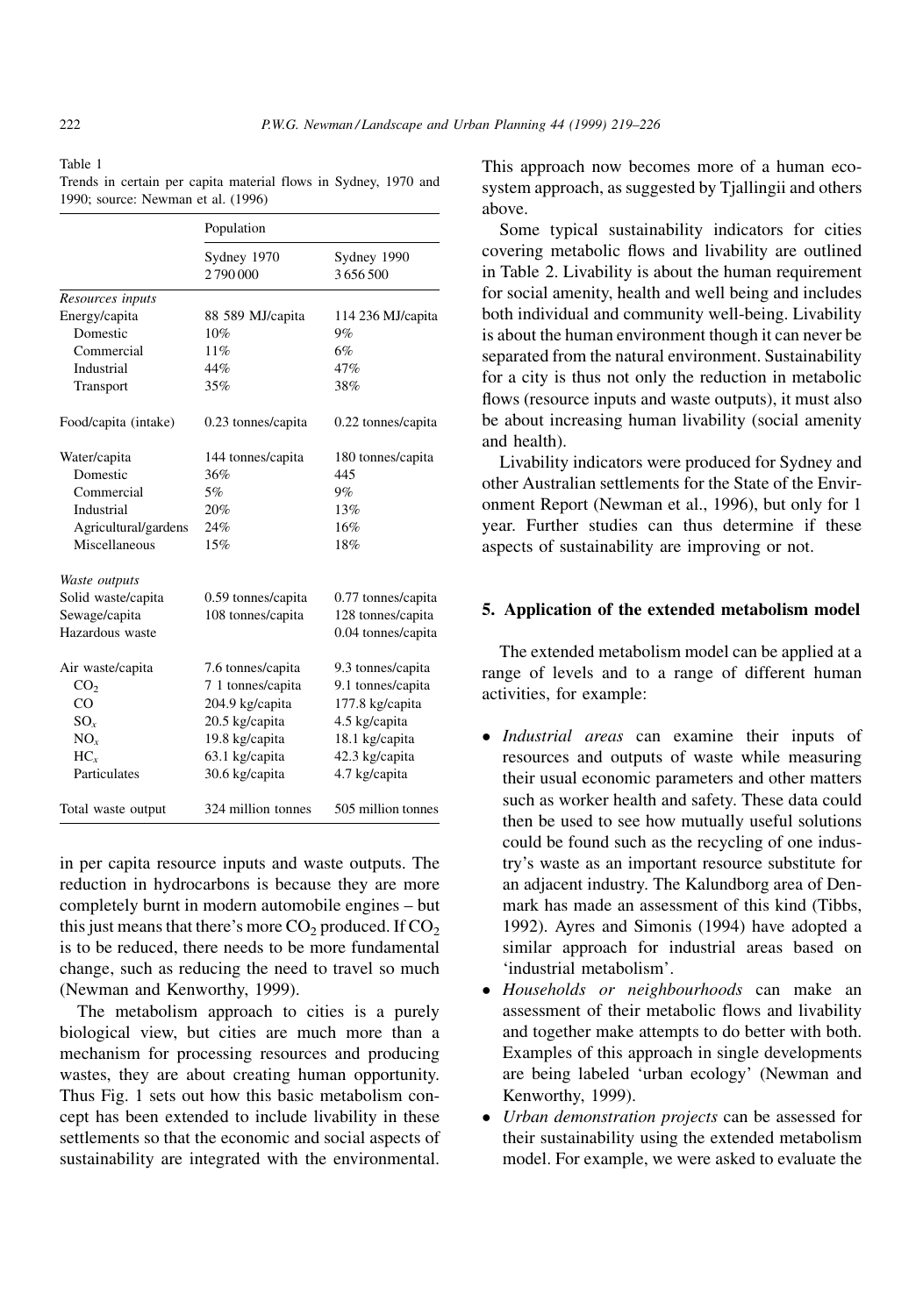Annual goals and indicators for sustainable city

1. Energy and air quality Reduce total energy use per capita Decrease energy used per dollar of output from industry Increase proportion of bridging fuels (natural gas) and renewal fuels (wind, solar, biofuels) Reduce total quantity of air pollutants per capita Reduce total green house gases (eg Kyoto goals of 'demonstrable progress' by 2005 and 5% reductions by 2008–12 from 1990 levels and then further reductions annually)

Achieve zero days not meeting air quality health standard levels Reduce fleet average and new vehicle average fuel consumption Reduce number of vehicles failing emission standards Reduce number of households complaining of noise reducing

2. Water, materials and waste

Reduce total water use per capita Achieve zero days not meeting drinking water quality standards Increase proportion of sewage and industrial waste treated to reusable quality Decrease amount of sewage and industrial waste discharged to streams or ocean Reduce consumption of building materials per capita (including declining proportion of old growth timber to plantation timber) Reduce consumption of paper and packaging per capita Decrease amount of solid waste (including increasing recycle rates for all components) Increase amount of organic waste returning to soil and food production

3. Land, green spaces and biodiversity

Preserve agricultural land and bushland at the urban fringe Increase amount of green space in local or regional parks per capita, particularly in `green belt' around city Increase amount of urban redevelopment to new development Increase number of specially zoned transit-oriented locations Increase density of population and employment in transit-oriented locations

4. Transportation

Reduce car use (vehicle kilometer traveled or vehicle miles traveled) per capita Increase transit, walk/bike and car pool and decrease sole car use Reduce average commute to and from work Increase relative average speed of transit to cars Increase service kms of transit relative to road provision Increase cost recovery on transit from fares Decrease parking spaces per 1000 workers in central business district Increase length of separated cycleway

5. Livability, human amenity and health

Decrease infant mortality per 1000 births Increase educational attainment (average years per adult) Increase local leisure opportunities Decrease transport fatalities per 100 population Decrease reported crimes per 1000 population Decrease deaths from urban violence Decrease proportion of substandard housing Increase length of pedestrian-friendly streets (based on specific indicators) in city and sub-centres Increase proportion of city/suburbs with urban design guidelines to assist communities in redevelopment Increase proportion of city allowing mixed use, higher density urban villages

Australian Better Cities program which consists of 45 demonstrations of urban innovations. The approach adopted was to try to see the extent to

which each project was reducing resource inputs, lowering waste outputs and simultaneously improving the livability of the urban area (Diver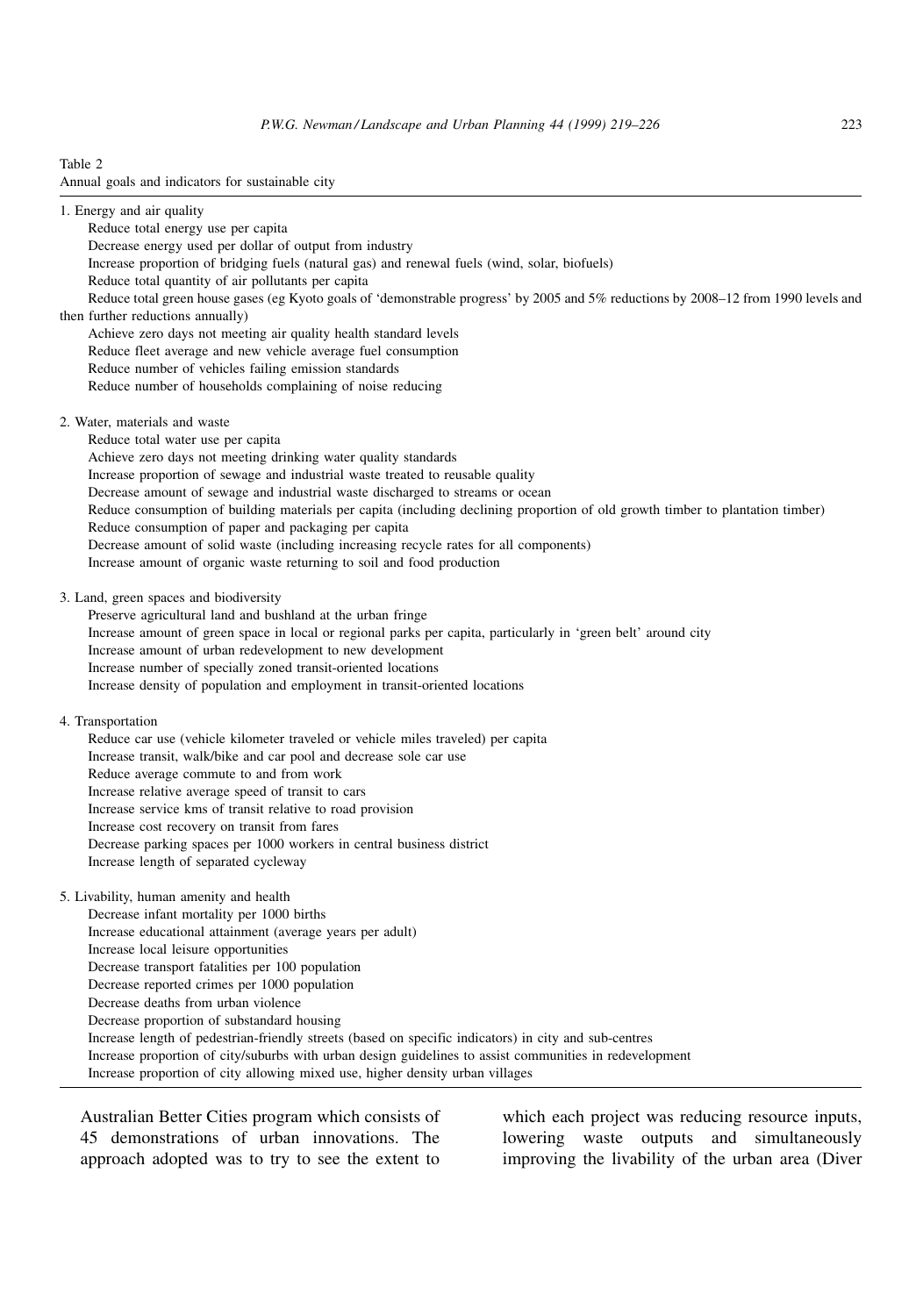Sustainability and construction

The Sydney 2000 Olympics are described as the `Green Olympics' due to the Greenpeace winning design for the Olympic Village. In this Olympic Village there will be 100% renewable electricity (from roof top photo voltaics and wind power), energy efficient buildings, solar hot water, no poly vinyl chlorides or rain forest timber, a rail service connection, bicycle/pedestrian oriented layout and water and waste recycling systems (Bell et al., 1995). Karla Bell and Associates who were closely involved in the design have also designed a Swedish new town, Hammarby Sjostad, which was part of the failed 2004 Stockholm Olympics bid but which will still be built as a 'sprearhead for ecological and environmentally friendly construction' (City of Stockholm, 1997)

The goals of the new town are a model of reduced metabolic flows:

Energy

100% renewable-based electricity and heating Energy use to not exceed 60 kwh/m<sup>2</sup> in 205 and reducing to 50 kwh/m<sup>2</sup> by 2015 Transport 80% commuting by non automobile means 20% less traffic by 2005 and 40% less by 2015 15% vehicles using biofuels by 2005 and 25% by 2015 100% freight vehicles electric or low emission vehicles Material flows 100% solid waste recycled 20% reduction in waste by 2005, 40% by 2015 Water consumption reduced by 50% in 2005 and 60% by 2105 Sewage used for energy extraction and nutrients for farm soil Stormwater used locally Building materials No PVC or non-recyclable materials to be used No rain forest timbers to be used New building materials only 50% of construction by 2005 and only 10% by 2015 No `sick-building' chemicals in carpets and furniture glues

et al., 1996). An urban demonstration project in Jakarta was evaluated in terms of sustainability using the extended metabolism model (Arief, 1998).

Cities can even extend this evaluation process to events like the Olympic Games and all the facilities and infrastructure they require (see Table 3).

 Individual businesses can apply the extended metabolism model and create a sustainability plan. The first business to make a `sustainability report' is Interface (Anderson, 1998) which is a large US company making flooring. They began a process in 1994 after the CEO had read Paul Hawken's `The Ecology of Commerce' (Hawken, 1994) and chose to follow a Swedish set of principles called Natural Step (Greyson, 1995). Their process was similar to the metabolism model in that it examined resources (`what we take'), dynamics (`what we make') and wastes ('what we waste'). It did not specify livability outcomes, though their report stressed that economic productivity improved as much from staff morale as from new technology. Four hundred separate sustainability initiatives were specified in the firm based on the work of 18 different teams.

• City comparisons. By comparing indicators for resource use, wastes and livability in different cities, it is possible to locate those cities (or parts or cities) that have something to contribute to policy debates on sustainability. Few cities have done full assessments of their resources, wastes and livability (Newman and Kenworthy, 1999). New Zealand cities were assessed using the extended metabolism model (Parliamentary Commission of the Environment, 1998) and found that the area requiring most attention was the growth in automobile dependence. Australian cities were studied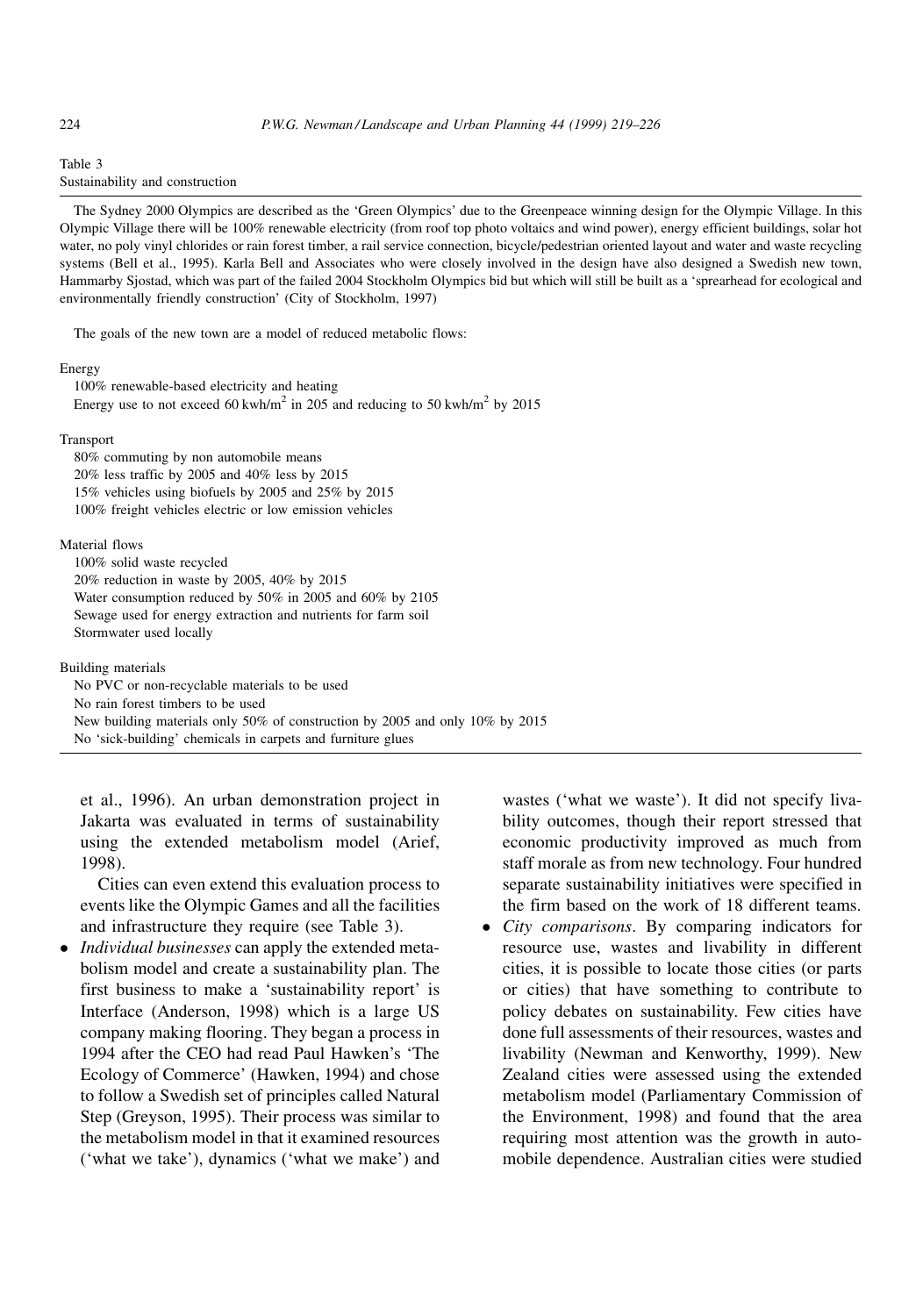Australian settlements and substainability — based on 'State of The Environment, Australia 1996'

1. The larger the cities the more sustainable they are in terms of per capita use of resources (land, energy, water) and production of wastes (solid, liquid and gaseous) and in terms of livability indicators (income, education, housing, accessibility). The reason for this is the economies of scale and density which mean that they have more public transport and recycling and are generally more innovative with new technology (Newman and Kenworthy, 1999)

2. Larger cities are however more likely to reach capacity limits in terms of air sheds and water sheds. For large cities to continue to grow they will need to be even more innovative if they are to be sustainable

3. In geographic cross section across Australian cities there is an increase in metabolic flows and declines in livability indicators from core to inner to middle to outer to fringe suburbs. This pattern is related to the different urban development periods and most recently has been related to re-urbanisation by more wealthy residents and firms. This rapid re-urbanisation of more central areas appears to be related to processes of economic change in the new Information Age which may be helping cities to become less automobile dependent (Newman and Kenworthy, 1999)

4. Ex-urban and coastal settlements beyond the big cities are the least sustainable of all Australian development; they have large environmental impacts, high metabolic flows and low invability on all indicators. These areas are heavily automobile dependent and highlight how sustainability and transportation priorities are totally enmeshed

5. Remote aboriginal settlements have low metabolic flows and low livability (especially in regard to employment and health) but are the settlements where new small-scale eco-technologies are being trialed.

using this approach and showed the broad trends set out in Table 4.

Cities can operate this model on many such levels, but most of all they need to be able to measure how they are doing overall as a city in reducing their metabolic flows whilst improving their human livability. Most cities will be able to point to a few innovations they are making in sustainability but until they can bring a full assessment of these matters together they will not be addressing the fundamentals of urban sustainability.

#### 6. Conclusion

This paper has provided examples of how the extended metabolism model can be used to assess the sustainability of cities. The simultaneous achievement of reduced resources and wastes whilst improving livability provides a framework for guiding our cities into the future.

# References

- Anders, R., 1991. The sustainable cities movement. Working paper no. 2, Institute for Resources and Security Studies, Cambridge, MA, USA.
- Anderson, R., 1998. Sustainability Report. Interface, New York.
- Arief, A., 1998. A sustainability assessment of squatter redevelopment on Jakarta. M. Phil. Thesis, Institute for Science and Technology Policy, Murdoch University, Perth, WA.
- Ayres, R.U., Simonis, U.E., 1994. Industrial Metabolism. United Nations University Press, Japan.
- Bell et al., 1995. Environmental guidelines for Sydney 2000, Sydney Organising Committee for Olympic Games, Sydney, Australia.
- Boyden, S. Millar, S Newcombe, K., O'Neill, B., 1981. The Ecology of a City and its People. ANU Press, Canberra.
- Brugmann, J., Hersh, R., 1991. Cities as ecosystems: opportunities for local government. ICLEI, Toronto.
- City of Stockholm, 1997. An environmental program for Hommarby Sjortad. City of Stockholm.
- Diver, G., Newman, P., Kenworthy, J., 1996. An evaluation of better cities: environmental component. Department of Environment, Sport and Territories, Canberra.
- Girardet, H., 1992. The Gaia Atlas of Cities. Gaia Books, London.
- Greyson, J., 1995. The Natural Step  $1995 A$  Collection of Articles. The Natural Step, Sausalito, CA.
- Hawken, P., 1994. The Ecology of Commerce: A Declaration of Sustainability. Harper Business, New York.
- Keating, M., 1993, The Earth Summit's Agenda for Change: A Plain Language version of Agenda and Three Other Rio Agreements, Center for Our Common Future, Geneva.
- Mitlin, D., Satterthwaite, D., 1994. Cities and sustainable development. Discussion paper for UN Global Forum, 1994, Manchester, IIED, London.
- Newman, P., Kenworthy, J., 1999. Sustainability and Cities: Overcoming Automobile Dependence. Island Press, Washington, DC.
- Newman, P.W.G. et al., 1996. Human settlements. In: Australian State of the Environment Report, Department of Environment, Sport and Territories, Canberra.
- Parliamentary Commission of the Environment, 1998. The Urban Environment. Parliamentary Commissioner, Wellington, New Zealand.